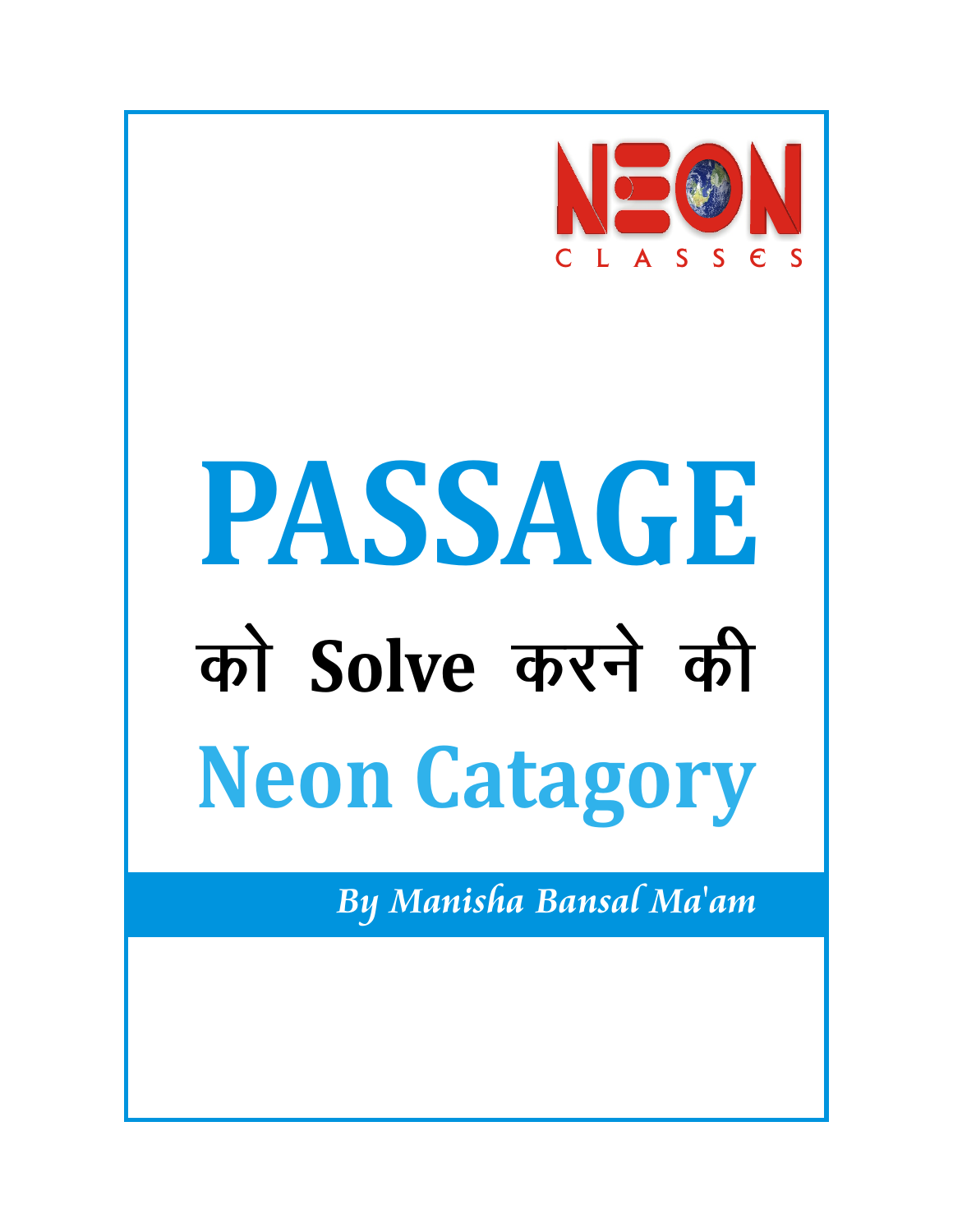## **HOW TO SOLVE PASSAGE**

- **(i) Out of Passage (OOP)-**
- **(ii) Factually Wrong (FW)-**
- दिया गया है उसके बारे में passage में बात की गई है तथा fact भी सही है लेकिन यह fact उस question का | Flourishes - लहराना answer नही है जो आपसे पूछा गया है। 90% students Menacingly - (Menac-threat) - डराने वाले तरीके से Red- herring और correct answer में ही confuse Phantasmagoric - काल्पनिक होते हैं। **(iii) Red- Herring (RH)** -

अतः हमें इस catagory को बहुत ध्यान से समझना होगा ।  $\begin{array}{|c|c|c|c|c|}\hline \text{N}}\hline \text{Discredited - 31} \text{m} \text{d} \text{m} \text{d} \text{m} \text{d} \text{m} \text{d} \text{m} \text{d} \text{m} \text{d} \text{m} \text{d} \text{m} \text{d} \text{m} \text{d} \text{m} \text{d} \text{m} \text{d} \text{m} \text{d} \text{m} \text{d$ 

- में एक particular व्यक्ति या वस्तु के लिए कही जाती है उसे स्वास्था करने से जाना । option esa iwjs group ds fy, apply djds fn;k tkrk gSA Birch - csar यह verbal logic की एक fallacy का concept भी है  $\frac{1}{2}$ ि  $\frac{1}{2}$  ,  $\frac{1}{2}$   $\frac{1}{2}$   $\frac{1}{2}$   $\frac{1}{2}$   $\frac{1}{2}$   $\frac{1}{2}$   $\frac{1}{2}$   $\frac{1}{2}$   $\frac{1}{2}$   $\frac{1}{2}$   $\frac{1}{2}$   $\frac{1}{2}$   $\frac{1}{2}$   $\frac{1}{2}$   $\frac{1}{2}$   $\frac{1}{2}$   $\frac{1}{2}$   $\frac{1}{2}$   $\frac{1}{2}$   $\frac{1}{2$ के आधार पर पूरी जाति, धर्म या पूरे समूदाय के सभी लोगों के बारे  $\|$  Pedagogic - connected with the science of में अपनी राय बना लेते है ।  $\qquad \qquad$  teaching पढाने से सम्बंधित **(iv) Too Broad(TB)-**
- ckr dgh tkrh gS oks dsoy vkaf'kd :i ls lgh gksrh gS iwjs Weapons gfFk;kj fact के केवल कुछ part को ही option में दिया जाता है शेष भाग को छोड दिया जाता है। **(v) Too-Short (TS)** -

I notice nowadays a little girl at home always Passage solve  $\overrightarrow{\Phi}$   $\overrightarrow{\Phi}$  Neon Approach playing the school game in a corner of the Elimination technique  $\overrightarrow{\Phi}$   $\overrightarrow{\Phi}$   $\overrightarrow{\Phi}$ Elimination technique  $\vec{v}$   $\vec{v}$   $\vec{v}$   $\vec{v}$   $\vec{v}$   $\vec{v}$   $\vec{v}$   $\vec{v}$  is  $\vec{v}$   $\vec{v}$  is  $\vec{v}$  verandah, but never without a flat, wooden foot technique  $\vec{v}$  is  $\vec{v}$  at  $\vec{v}$  is  $\vec{v}$  is  $\vec$ technique esa tks xyr options gksrsa gS mUgs gVk;k tkrk rule in hand, which she flourishes menacingly at gS D;ksafd tc options cgqr close gksrs gS rks muesa ls lgh the pupils assembled in her phantasmagoric class select करने की बजाय गलत को eliminate करना easy room. On investigation, I found that the cane,<br>है। being discredited, has yielded place to the foot अतः मैने इन गलत options को eliminate करने की 5 || rule, especially, in 'Convent' schools. The flat rule catagory बनाई हैं जो इस प्रकार हैं-<br>absolute the advantage over the primitive birch of mauling without marking (which could count as में वो fact दिया जाता है जो वास्तव में passage में दिया ही || an achievement in torturing technique) and it also नही है। हमें अपना answer passage में दी गई जानकारी के possesses the innocent appearance of a non-अनुसार ही देना है।अतः यह option गलत होगा। The state of violent pedagogic equipment. A modern education, naturally, has to adapt his ways to दिया जाता है उसके बारे मे passage में बात तो की जाती है || modern circumstances, and put away obsolete लेकिन वह fact सही नही होता बल्कि गलत fact दिया हुआ  $\left| \right|$  weapons. The flat rule is employed only at the and the primary stage; at higher levels of education, torments to a young soul are devised in subtle जिसका मतलब होता है "ध्यान भटकाने वाली चीज"। यहां | forms progressively; admissions, textbooks and options में Red- herring का मतलब ये होगा कि जो fact  $\|$  examinations are the triple weapons in the hands of an educator today.

Cane-hard hollow stem- पेड की लकड़ी।

Yield place to - किसी दूसरी चीज से स्थानान्तरित हो

Obsolete - outdated पुराना एवं अप्रचलित।

Torments - sin-anguish यातना, torture Subtle - सूक्ष्म

- **1.** What must have prompted the little girl to flourish the foot rule menacingly at the pupils?
- (a) The pupils assembled there must be noisy.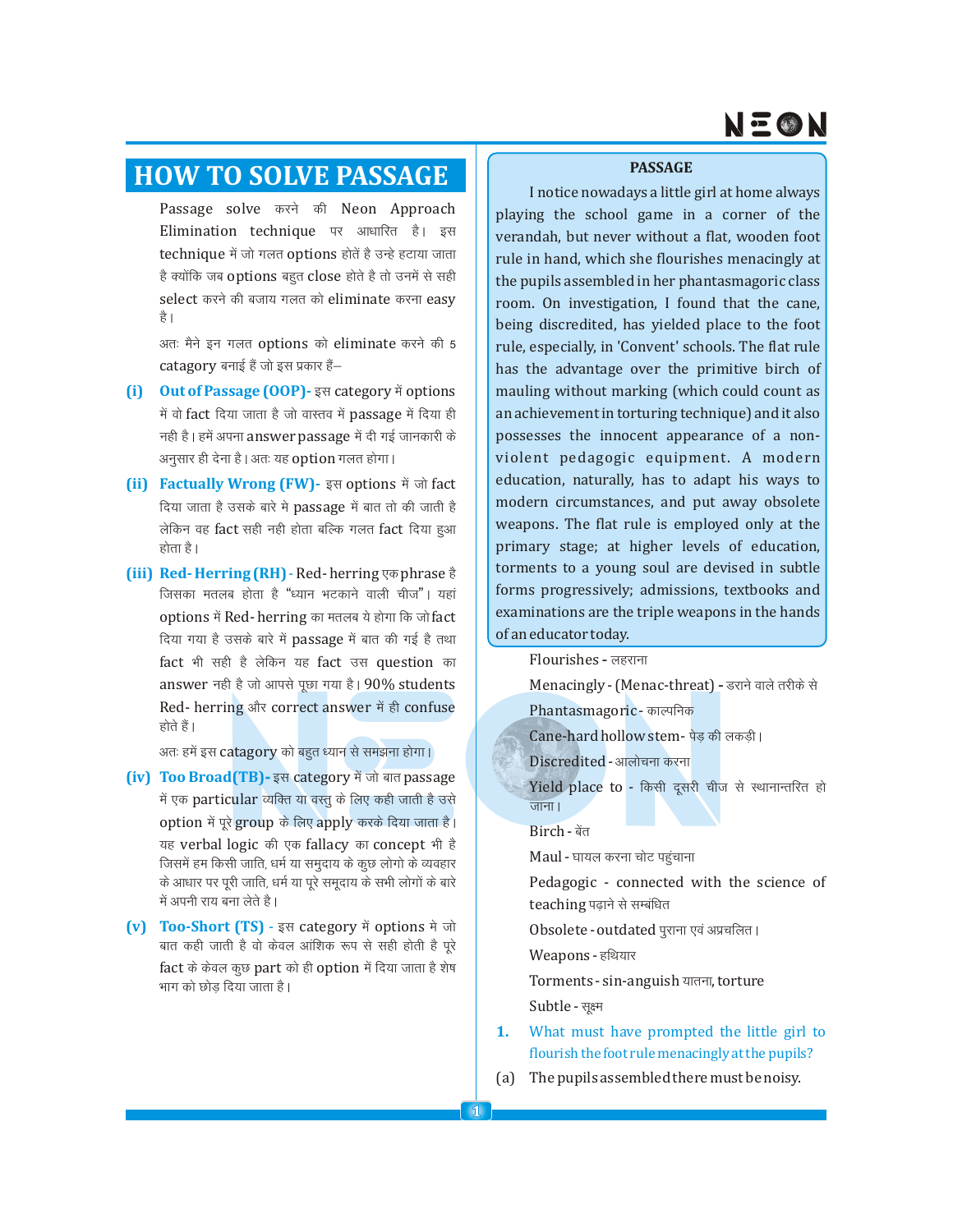## NE®N

- (b) The girl wants to frighten the pupils.
- 
- (d) Her teacher must have flourished the foot  $\parallel$  maul without marking rule in her classroom. (b) it is non-violent pedagogic equipment
- **Ans.** (a) passage में कही भी यह नही कहा गया है कि जो (c) the primitive birch can maul without marking pupils एकत्रित हुए वो noise कर रहे थे अतः यह Out of (d) it is an achievement in torturing techniques Passage की catagory है। अतः option (a) गलत है।
- (b) passage में यह कहा गया है कि girl foot-rule को डराते हुए हिलाती थी, लेकिन ये इस बात का answer नही है कि उसे किस चीज ने इस बात के लिए प्रेरित किया होगा अतः यह (b) factually wrong है क्योंकि cane एक violent red-herring है। The state of the pedagogic equipment था।
- (c) passage में कही भी यह नही बताया गया कि उसकी (c) factually wrong है क्योंकि primitive birch marking teacher ने उसे ऐसा करने के लिए कहा था । अतः यह | करती है। out of passage है।  $\vert$  (d) यह red-herring है क्योंकि यह कथन सही है लेकिन यह बात
- $(d)$  girl अपनी class की तरह ही अपने घर पर class लगा रही थी और उसने अपनी teacher को भी इस foot rule को 4. What is the advanced torturing techniques at लहराते हुए देखा होगा अतः स्पष्ट रूप से वह उसकी नकल कर  $\qquad \qquad | \qquad \qquad \qquad \qquad$  the primitive stage? रही थी। अतः option $(d)$  सही है।
- **2.** What could be the investigation taken up by the writer?
- (a) Why she was threatening the pupils assembled and text books assembled
- (b) Why she was always playing the school game<br>
torturing technique  $\frac{3}{2}$ <br>
(c) Why she used a flat rule instead of a cane
- 
- इस Que. में यह पूछा गया है कि writer द्वारा क्या | levels पर torturing technique है। investigation किया गया-<br>
(b) factually wrong है क्योंकि primitive birch पहलें
- Ans.(a) passage में कहीं भी यह नही कहा गया है कि लेखक यह hterturing technique थी अब नही है। जानना चाहता था कि वह लड़की pupils को क्यों डराती थी। अतः out of passage है।  $\begin{pmatrix} 1 \end{pmatrix}$  are  $\begin{pmatrix} d \end{pmatrix}$  , यह भी Red- herring है।
- (b) option red- herring है क्योंकि वह लड़की school  $\boldsymbol{g}$ ame खेलती थी लेकिन लेखक यह नही जानना चाहता था कि वह ऐसा क्यों करती थी।
- $(c)$  ) यह सही answer है क्योंकि लेखक यह जानना चाहता था कि वह cane की जगह foot rule को क्यो इस्तेमाल करती थी और इसके लिए लेखक ने Investigation किया जिसके बारे में passage में आगे भी बात की गई है।
- (d) यह भी Red-herring है क्योंकि यह बात सही है कि वह | facing exams लड़की classroom कोने में लगाती थी लेकिन यह इस | Question में यह पूछा गया है कि higher level पर Question का answer नहीं है। लेखक यह नहीं जानना  $\begin{bmatrix} 1 & 0 \\ 0 & 1 \end{bmatrix}$  torture करने का सूक्ष्म रूप क्या है? pkgrk fd og ,slk D;ksa djrh FkhA **Ans.**(a) ;g factually wrong gSA
- **3.** The cane is discredited because
- (c) Her teacher must have told her to do that.  $\qquad \qquad$  (a) it has a menacing appearance and it cannot
	-
	-
	-
	- Ans.(a) सही है, क्योंकि cane दिखने में डरावनी होती थी तथा इसमें निशान पड़ जाते थे अतः cane को school में काम में लेना छोड़  $f$ देया था।
	-
	-
	- का उत्तर नही देता कि cane को अब क्यो छोड़ दिया गया।
	-
	- (a) Examinations
	- (b) The primitive birch
	- (c) The flat foot rule
	- इस में यह पूछा गया है कि प्राथमिक स्कूलों में एडवांस
- (c) Why she used a flat rule instead of a cane **Ans.** (a) Red- herring  $\stackrel{\text{d}}{\text{c}}$  and  $\stackrel{\text{d}}{\text{d}}$  why was she having her class in the corner रकूलों में torturing technique नही है। यह higher
	-
	- $(c)$  सही है।

 $\mathcal{P}$ 

- 
- **5.** What are the subtler forms of torture at higher level, used progressively?
- (a) Putting away the obsolete weapons like canes
- (b) Using examinations as a means of torture
- (c) Getting admission into colleges is a torture
- (d) Getting into colleges, getting textbooks and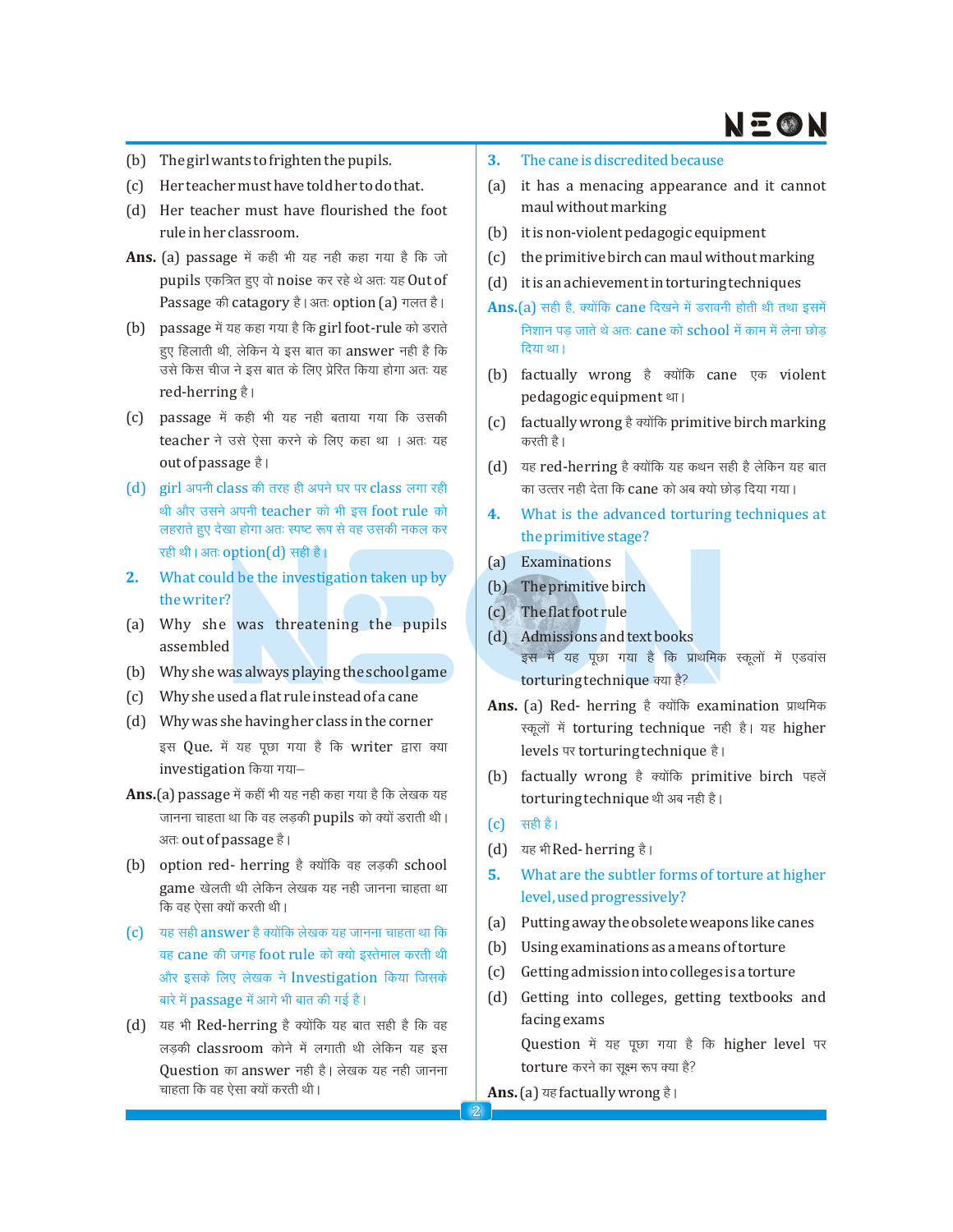## NEON

- (b) यह too short है क्योंकि केवल exam ही torture का रूप नही है।
- $(c)$  यह too short है क्योंकि केवल collage में admission लेना ही torture का रूप नही है।
- (d) सही है क्योंकि college में Admission लेना text books तथा exam सभी करने torture के सूक्ष्म रूप है।
- **6.** 'Pedagogic' means
	- (a) connecting to the science of teaching
	- (b) instrumental
	- (c) methodical
	- (d)pertaining to punishment
- **Ans**. **(a)** Pedagogic = connected to teaching methods, Ped- child
	- Agog- to lead
	- Greek (यूनान) में जो बच्चों को lead करता है पढ़ाता है उसे pedagogue कहते थे वहीं से इस word का origin है।
- **7.** Select the best title:
- (a) The Little Girl
- (b) The Imaginary World of Children
- (c) Flat Rule : The instrument of torture
- (d) Modern Education
- **Ans.**(a) यह too short है क्योंकि passage में little girl के अलावा teaching methods, torturing techniques के बारे में भी बात की गई है।

यह too short है क्योंकि passage में little girl के अलावा teaching methods, torturing techniques के बारे में भी बात की गई है।

- (b) Factually wrong है क्योंकि इसमें बच्चों की काल्पनिक दनिया की बात नही की गई है।
- $(c)$  सही है क्योंकि passage के अधिकांश भाग में flat rule तथा इसके torturing स्वरूप के बारे में ही बात की गई है।
- $(d)$  यह too broad है क्योंकि passage में modern education के केवल एक स्वरूप torturing के बारे में बात की गई है तथा modern education के दूसरे भागों को छोड़ दिया गया है। अतः modern education के केवल एक स्वरूप को पूरे modern education पर लागू नही किया जा सकता।

### **PASSAGE–II**

Placebo literally means "I shall please." Placebos are inert substances given to some volunteers in a given study while other volunteers are treated with experimental drugs - whose effect is tested by measuring the difference in response to the powerless placebo and to the drug. Some of a group of volunteers who had just had their wisdom teeth extracted were given morphine to alleviate their pain; the others swallowed a placebo they believed to be morphine. Many of the placebo recipients said they experienced dramatic relief from their pain. However, when a drug that blocks the effects of endorphin was given them, the pain returned almost immediately. The test confirmed something very important : when a patient believes he or she has been given a pain reliever, the brain releases chemicals to substantiate that belief. In short, the placebo effect is an act of faith. Very recent studies have determined that the placebo effect is much more powerful then previously imagined. So be careful what you believe is pretend it may come to pass.

- **1.** What is peculiar about the volunteers response to drugs given following the consumption of placebo?
- (a) They experienced relief after taking the medicine.
- (b) They felt pain after taking them.
- (c) Their pain returned after taking these medicines.
- (d) They had faith in both the placebos and the medicines.

#### **2.** What does the writer prove?

- (a) The mind realized what it believes.
- (b) The mind secretes chemicals.
- (c) The mind cannot control the body.
- (d) The body deceives the mind.

 $\mathbf{R}$